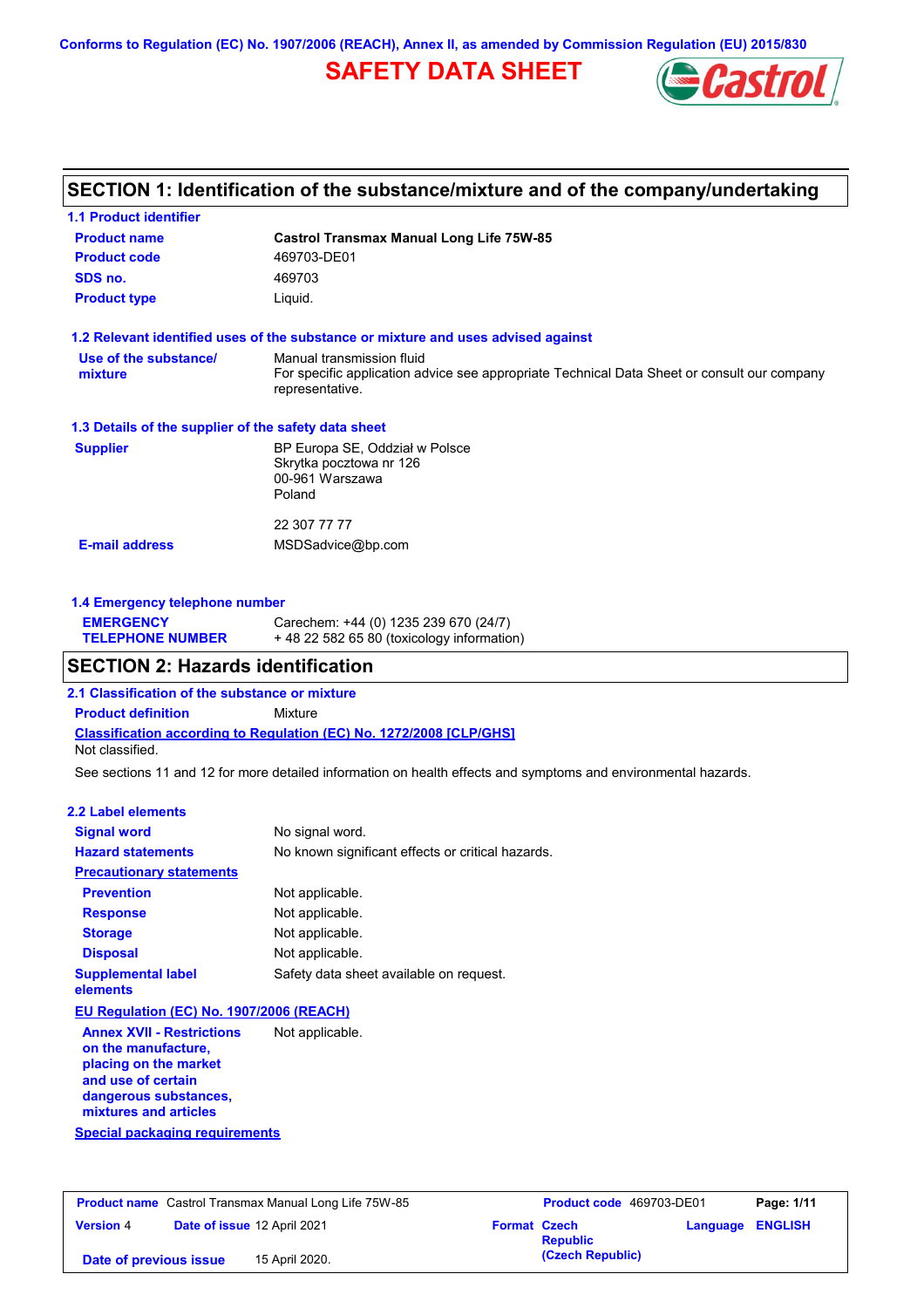# **SECTION 2: Hazards identification**

| <b>Containers to be fitted</b><br>with child-resistant<br>fastenings                                                     | Not applicable.                                                                                               |
|--------------------------------------------------------------------------------------------------------------------------|---------------------------------------------------------------------------------------------------------------|
| <b>Tactile warning of danger</b>                                                                                         | Not applicable.                                                                                               |
| 2.3 Other hazards                                                                                                        |                                                                                                               |
| <b>Results of PBT and vPvB</b><br>assessment                                                                             | Product does not meet the criteria for PBT or vPvB according to Regulation (EC) No. 1907/2006,<br>Annex XIII. |
| <b>Product meets the criteria</b><br>for PBT or vPvB according<br>to Regulation (EC) No.<br><b>1907/2006, Annex XIII</b> | This mixture does not contain any substances that are assessed to be a PBT or a vPvB.                         |
| Other hazards which do<br>not result in classification                                                                   | Defatting to the skin.                                                                                        |

### **SECTION 3: Composition/information on ingredients**

Mixture

#### **3.2 Mixtures**

**Product definition**

Synthetic base stock. Proprietary performance additives.

| <b>Product/ingredient</b><br>name                             | <b>Identifiers</b>                                                                      | $\%$      | <b>Regulation (EC) No.</b><br>1272/2008 [CLP] | <b>Type</b> |
|---------------------------------------------------------------|-----------------------------------------------------------------------------------------|-----------|-----------------------------------------------|-------------|
| $\frac{1}{2}$ -Decene, homopolymer,<br>hydrogenated           | REACH #: 01-2119486452-34<br>EC: 500-183-1<br>CAS: 68037-01-4                           | ≥25 - ≤50 | Asp. Tox. 1, H304                             | $[1]$       |
| Dec-1-ene, trimers, hydrogenated                              | REACH #: 01-2119493949-12 ≥25 - ≤50<br>EC: 500-393-3<br>CAS: 157707-86-3                |           | Asp. Tox. 1, H304                             | $[1]$       |
| Dec-1-ene, dimers, hydrogenated                               | REACH #: 01-2119493069-28<br>EC: 500-228-5<br>CAS: 68649-11-6                           | ≥10 - ≤25 | Acute Tox. 4, H332<br>Asp. Tox. 1, H304       | $[1]$       |
| Distillates (petroleum), hydrotreated<br>heavy paraffinic     | REACH #: 01-2119484627-25 ≤3<br>EC: 265-157-1<br>CAS: 64742-54-7<br>Index: 649-467-00-8 |           | Not classified.                               | $[2]$       |
| Distillates (petroleum), solvent-<br>dewaxed heavy paraffinic | REACH #: 01-2119471299-27<br>EC: 265-169-7<br>CAS: 64742-65-0<br>Index: 649-474-00-6    | ב≥        | Asp. Tox. 1, H304                             | [1] [2]     |

#### **See Section 16 for the full text of the H statements declared above.**

#### Type

[1] Substance classified with a health or environmental hazard

[2] Substance with a workplace exposure limit

[3] Substance meets the criteria for PBT according to Regulation (EC) No. 1907/2006, Annex XIII

[4] Substance meets the criteria for vPvB according to Regulation (EC) No. 1907/2006, Annex XIII

[5] Substance of equivalent concern

[6] Additional disclosure due to company policy

Occupational exposure limits, if available, are listed in Section 8.

## **SECTION 4: First aid measures**

#### **4.1 Description of first aid measures**

| <b>Eye contact</b>     | contact lenses. Get medical attention.                       | In case of contact, immediately flush eyes with plenty of water for at least 15 minutes. Eyelids<br>should be held away from the eyeball to ensure thorough rinsing. Check for and remove any                                                                 |  |  |
|------------------------|--------------------------------------------------------------|---------------------------------------------------------------------------------------------------------------------------------------------------------------------------------------------------------------------------------------------------------------|--|--|
| <b>Skin contact</b>    | reuse. Get medical attention if irritation develops.         | Wash skin thoroughly with soap and water or use recognised skin cleanser. Remove<br>contaminated clothing and shoes. Wash clothing before reuse. Clean shoes thoroughly before                                                                                |  |  |
| <b>Inhalation</b>      |                                                              | $\mathbf{F}$ inhaled, remove to fresh air. In case of inhalation of decomposition products in a fire,<br>symptoms may be delayed. The exposed person may need to be kept under medical<br>surveillance for 48 hours. Get medical attention if symptoms occur. |  |  |
|                        | <b>Product name</b> Castrol Transmax Manual Long Life 75W-85 | Product code 469703-DE01<br>Page: 2/11                                                                                                                                                                                                                        |  |  |
| <b>Version 4</b>       | Date of issue 12 April 2021                                  | <b>Format Czech</b><br><b>ENGLISH</b><br>Language<br><b>Republic</b>                                                                                                                                                                                          |  |  |
| Date of previous issue | 15 April 2020.                                               | (Czech Republic)                                                                                                                                                                                                                                              |  |  |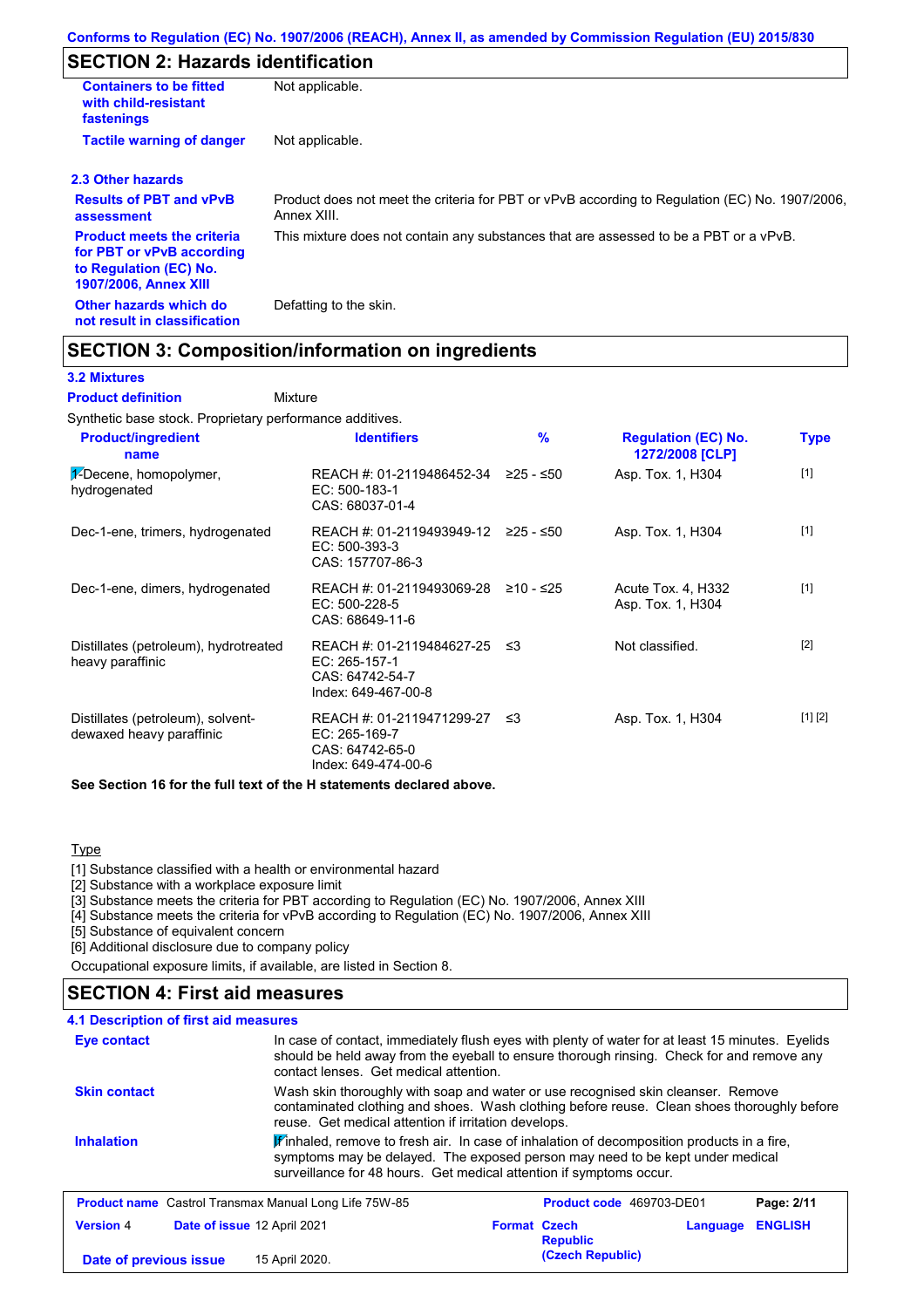#### **Conforms to Regulation (EC) No. 1907/2006 (REACH), Annex II, as amended by Commission Regulation (EU) 2015/830**

## **SECTION 4: First aid measures**

| <b>Ingestion</b>                      | Do not induce vomiting unless directed to do so by medical personnel. Get medical attention if<br>symptoms occur.   |
|---------------------------------------|---------------------------------------------------------------------------------------------------------------------|
| <b>Protection of first-aiders</b>     | No action shall be taken involving any personal risk or without suitable training.                                  |
|                                       | 4.2 Most important symptoms and effects, both acute and delayed                                                     |
|                                       | See Section 11 for more detailed information on health effects and symptoms.                                        |
| <b>Potential acute health effects</b> |                                                                                                                     |
| <b>Inhalation</b>                     | Exposure to decomposition products may cause a health hazard. Serious effects may be<br>delayed following exposure. |
| <b>Ingestion</b>                      | No known significant effects or critical hazards.                                                                   |
| <b>Skin contact</b>                   | Defatting to the skin. May cause skin dryness and irritation.                                                       |
| Eye contact                           | No known significant effects or critical hazards.                                                                   |
|                                       | Delayed and immediate effects as well as chronic effects from short and long-term exposure                          |
| <b>Inhalation</b>                     | Overexposure to the inhalation of airborne droplets or aerosols may cause irritation of the<br>respiratory tract.   |
| <b>Ingestion</b>                      | Ingestion of large quantities may cause nausea and diarrhoea.                                                       |
| <b>Skin contact</b>                   | Prolonged or repeated contact can defat the skin and lead to irritation and/or dermatitis.                          |
| <b>Eye contact</b>                    | Potential risk of transient stinging or redness if accidental eye contact occurs.                                   |

#### **4.3 Indication of any immediate medical attention and special treatment needed**

Notes to physician **Treatment should in general be symptomatic and directed to relieving any effects.** In case of inhalation of decomposition products in a fire, symptoms may be delayed. The exposed person may need to be kept under medical surveillance for 48 hours.

## **SECTION 5: Firefighting measures**

| 5.1 Extinguishing media                                   |                                                                                                                                                                                                                                                                                                                                                                   |  |  |  |
|-----------------------------------------------------------|-------------------------------------------------------------------------------------------------------------------------------------------------------------------------------------------------------------------------------------------------------------------------------------------------------------------------------------------------------------------|--|--|--|
| <b>Suitable extinguishing</b><br>media                    | In case of fire, use foam, dry chemical or carbon dioxide extinguisher or spray.                                                                                                                                                                                                                                                                                  |  |  |  |
| <b>Unsuitable extinguishing</b><br>media                  | Do not use water jet. The use of a water jet may cause the fire to spread by splashing the<br>burning product.                                                                                                                                                                                                                                                    |  |  |  |
| 5.2 Special hazards arising from the substance or mixture |                                                                                                                                                                                                                                                                                                                                                                   |  |  |  |
| <b>Hazards from the</b><br>substance or mixture           | In a fire or if heated, a pressure increase will occur and the container may burst.                                                                                                                                                                                                                                                                               |  |  |  |
| <b>Hazardous combustion</b><br>products                   | Combustion products may include the following:<br>carbon oxides $(CO, CO2)$ (carbon monoxide, carbon dioxide)<br>nitrogen oxides (NO, $NO2$ etc.)                                                                                                                                                                                                                 |  |  |  |
| 5.3 Advice for firefighters                               |                                                                                                                                                                                                                                                                                                                                                                   |  |  |  |
| <b>Special precautions for</b><br>fire-fighters           | No action shall be taken involving any personal risk or without suitable training. Promptly<br>isolate the scene by removing all persons from the vicinity of the incident if there is a fire.                                                                                                                                                                    |  |  |  |
| <b>Special protective</b><br>equipment for fire-fighters  | Fire-fighters should wear appropriate protective equipment and self-contained breathing<br>apparatus (SCBA) with a full face-piece operated in positive pressure mode. Clothing for fire-<br>fighters (including helmets, protective boots and gloves) conforming to European standard EN<br>469 will provide a basic level of protection for chemical incidents. |  |  |  |

## **SECTION 6: Accidental release measures**

| 6.1 Personal precautions, protective equipment and emergency procedures                                                                                                                                                                                                |                                                                                                                                                                                                                                                                                                                                     |                     |                                                                                                                                                                                        |          |                |
|------------------------------------------------------------------------------------------------------------------------------------------------------------------------------------------------------------------------------------------------------------------------|-------------------------------------------------------------------------------------------------------------------------------------------------------------------------------------------------------------------------------------------------------------------------------------------------------------------------------------|---------------------|----------------------------------------------------------------------------------------------------------------------------------------------------------------------------------------|----------|----------------|
| For non-emergency<br>personnel                                                                                                                                                                                                                                         | No action shall be taken involving any personal risk or without suitable training. Evacuate<br>surrounding areas. Keep unnecessary and unprotected personnel from entering. Do not touch<br>or walk through spilt material. Floors may be slippery; use care to avoid falling. Put on<br>appropriate personal protective equipment. |                     |                                                                                                                                                                                        |          |                |
| For emergency responders                                                                                                                                                                                                                                               |                                                                                                                                                                                                                                                                                                                                     |                     | K specialised clothing is required to deal with the spillage, take note of any information in<br>Section 8 on suitable and unsuitable materials. See also the information in "For non- |          |                |
| <b>6.2 Environmental</b><br>Avoid dispersal of spilt material and runoff and contact with soil, waterways, drains and sewers.<br>Inform the relevant authorities if the product has caused environmental pollution (sewers,<br>precautions<br>waterways, soil or air). |                                                                                                                                                                                                                                                                                                                                     |                     |                                                                                                                                                                                        |          |                |
| <b>Product name</b> Castrol Transmax Manual Long Life 75W-85                                                                                                                                                                                                           |                                                                                                                                                                                                                                                                                                                                     |                     | <b>Product code</b> 469703-DE01                                                                                                                                                        |          | Page: 3/11     |
| <b>Version 4</b><br>Date of issue 12 April 2021                                                                                                                                                                                                                        |                                                                                                                                                                                                                                                                                                                                     | <b>Format Czech</b> | <b>Republic</b>                                                                                                                                                                        | Language | <b>ENGLISH</b> |

**(Czech Republic) Date of previous issue** 15 April 2020.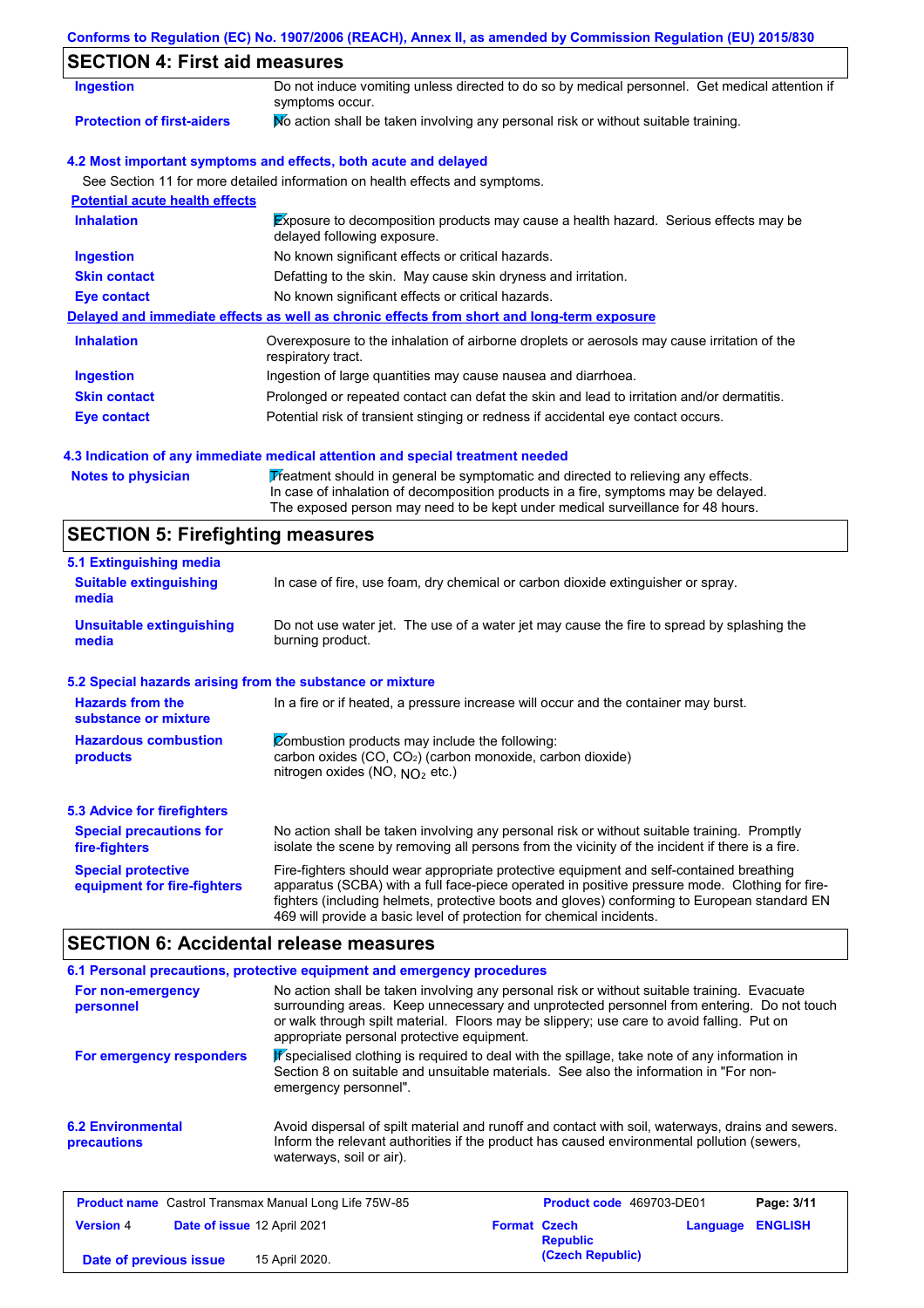# **SECTION 6: Accidental release measures**

|                                           | 6.3 Methods and material for containment and cleaning up                                                                                                                                                                                                                                                                                                                                       |
|-------------------------------------------|------------------------------------------------------------------------------------------------------------------------------------------------------------------------------------------------------------------------------------------------------------------------------------------------------------------------------------------------------------------------------------------------|
| <b>Small spill</b>                        | Stop leak if without risk. Move containers from spill area. Absorb with an inert material and<br>place in an appropriate waste disposal container. Dispose of via a licensed waste disposal<br>contractor.                                                                                                                                                                                     |
| Large spill                               | Stop leak if without risk. Move containers from spill area. Prevent entry into sewers, water<br>courses, basements or confined areas. Contain and collect spillage with non-combustible,<br>absorbent material e.g. sand, earth, vermiculite or diatomaceous earth and place in container<br>for disposal according to local regulations. Dispose of via a licensed waste disposal contractor. |
| 6.4 Reference to other<br><b>sections</b> | See Section 1 for emergency contact information.<br>See Section 5 for firefighting measures.<br>See Section 8 for information on appropriate personal protective equipment.<br>See Section 12 for environmental precautions.<br>See Section 13 for additional waste treatment information.                                                                                                     |

## **SECTION 7: Handling and storage**

| 7.1 Precautions for safe handling                                                    |                                                                                                                                                                                                                                                                                                                                                                                                                                                                                          |
|--------------------------------------------------------------------------------------|------------------------------------------------------------------------------------------------------------------------------------------------------------------------------------------------------------------------------------------------------------------------------------------------------------------------------------------------------------------------------------------------------------------------------------------------------------------------------------------|
| <b>Protective measures</b>                                                           | Put on appropriate personal protective equipment.                                                                                                                                                                                                                                                                                                                                                                                                                                        |
| <b>Advice on general</b><br>occupational hygiene                                     | Eating, drinking and smoking should be prohibited in areas where this material is handled.<br>stored and processed. Wash thoroughly after handling. Remove contaminated clothing and<br>protective equipment before entering eating areas. See also Section 8 for additional<br>information on hygiene measures.                                                                                                                                                                         |
| <b>7.2 Conditions for safe</b><br>storage, including any<br><i>incompatibilities</i> | Store in accordance with local requlations. Store in a dry, cool and well-ventilated area, away<br>from incompatible materials (see Section 10). Keep away from heat and direct sunlight. Keep<br>container tightly closed and sealed until ready for use. Containers that have been opened must<br>be carefully resealed and kept upright to prevent leakage. Store and use only in equipment/<br>containers designed for use with this product. Do not store in unlabelled containers. |
| <b>Not suitable</b>                                                                  | Prolonged exposure to elevated temperature.                                                                                                                                                                                                                                                                                                                                                                                                                                              |
| 7.3 Specific end use(s)                                                              |                                                                                                                                                                                                                                                                                                                                                                                                                                                                                          |
| <b>Recommendations</b>                                                               | See section 1.2 and Exposure scenarios in annex, if applicable.                                                                                                                                                                                                                                                                                                                                                                                                                          |

# **SECTION 8: Exposure controls/personal protection**

| <b>8.1 Control parameters</b>                                                                                                                                                                                                                                          |                                                                                                                                                                                                                                                                                                                                                                                                                                                                                                                                                                                                                                                                                                                                                                                                                                                                                                                                                                                                                            |                              |          |                |
|------------------------------------------------------------------------------------------------------------------------------------------------------------------------------------------------------------------------------------------------------------------------|----------------------------------------------------------------------------------------------------------------------------------------------------------------------------------------------------------------------------------------------------------------------------------------------------------------------------------------------------------------------------------------------------------------------------------------------------------------------------------------------------------------------------------------------------------------------------------------------------------------------------------------------------------------------------------------------------------------------------------------------------------------------------------------------------------------------------------------------------------------------------------------------------------------------------------------------------------------------------------------------------------------------------|------------------------------|----------|----------------|
| <b>Occupational exposure limits</b>                                                                                                                                                                                                                                    |                                                                                                                                                                                                                                                                                                                                                                                                                                                                                                                                                                                                                                                                                                                                                                                                                                                                                                                                                                                                                            |                              |          |                |
| <b>Product/ingredient name</b>                                                                                                                                                                                                                                         |                                                                                                                                                                                                                                                                                                                                                                                                                                                                                                                                                                                                                                                                                                                                                                                                                                                                                                                                                                                                                            | <b>Exposure limit values</b> |          |                |
| Distillates (petroleum), hydrotreated heavy paraffinic                                                                                                                                                                                                                 | Government regulation of Czech Republic PEL/NPK-P (Czech<br>Republic).<br>TWA: 5 mg/m <sup>3</sup> 8 hours. Issued/Revised: 1/2003 Form: Aerosol<br>STEL: 10 mg/m <sup>3</sup> 15 minutes. Issued/Revised: 1/2003 Form: Aerosol                                                                                                                                                                                                                                                                                                                                                                                                                                                                                                                                                                                                                                                                                                                                                                                            |                              |          |                |
| Distillates (petroleum), solvent-dewaxed heavy<br>paraffinic                                                                                                                                                                                                           | Government regulation of Czech Republic PEL/NPK-P (Czech<br>Republic).<br>TWA: 5 mg/m <sup>3</sup> 8 hours. Issued/Revised: 1/2003 Form: Aerosol<br>STEL: 10 mg/m <sup>3</sup> 15 minutes. Issued/Revised: 1/2003 Form: Aerosol                                                                                                                                                                                                                                                                                                                                                                                                                                                                                                                                                                                                                                                                                                                                                                                            |                              |          |                |
| Whilst specific OELs for certain components may be shown in this section, other components may be present in any mist,<br>vapour or dust produced. Therefore, the specific OELs may not be applicable to the product as a whole and are provided for<br>quidance only. |                                                                                                                                                                                                                                                                                                                                                                                                                                                                                                                                                                                                                                                                                                                                                                                                                                                                                                                                                                                                                            |                              |          |                |
| <b>Recommended monitoring</b><br>procedures                                                                                                                                                                                                                            | If this product contains ingredients with exposure limits, personal, workplace atmosphere or<br>biological monitoring may be required to determine the effectiveness of the ventilation or other<br>control measures and/or the necessity to use respiratory protective equipment. Reference<br>should be made to monitoring standards, such as the following: European Standard EN 689<br>(Workplace atmospheres - Guidance for the assessment of exposure by inhalation to chemical<br>agents for comparison with limit values and measurement strategy) European Standard EN<br>14042 (Workplace atmospheres - Guide for the application and use of procedures for the<br>assessment of exposure to chemical and biological agents) European Standard EN 482<br>(Workplace atmospheres - General requirements for the performance of procedures for the<br>measurement of chemical agents) Reference to national guidance documents for methods for<br>the determination of hazardous substances will also be required. |                              |          |                |
| <b>Derived No Effect Level</b>                                                                                                                                                                                                                                         |                                                                                                                                                                                                                                                                                                                                                                                                                                                                                                                                                                                                                                                                                                                                                                                                                                                                                                                                                                                                                            |                              |          |                |
| No DNELs/DMELs available.                                                                                                                                                                                                                                              |                                                                                                                                                                                                                                                                                                                                                                                                                                                                                                                                                                                                                                                                                                                                                                                                                                                                                                                                                                                                                            |                              |          |                |
| <b>Predicted No Effect Concentration</b>                                                                                                                                                                                                                               |                                                                                                                                                                                                                                                                                                                                                                                                                                                                                                                                                                                                                                                                                                                                                                                                                                                                                                                                                                                                                            |                              |          |                |
| <b>Product name</b> Castrol Transmax Manual Long Life 75W-85                                                                                                                                                                                                           |                                                                                                                                                                                                                                                                                                                                                                                                                                                                                                                                                                                                                                                                                                                                                                                                                                                                                                                                                                                                                            | Product code 469703-DE01     |          | Page: 4/11     |
| <b>Version 4</b><br>Date of issue 12 April 2021                                                                                                                                                                                                                        | <b>Format Czech</b>                                                                                                                                                                                                                                                                                                                                                                                                                                                                                                                                                                                                                                                                                                                                                                                                                                                                                                                                                                                                        | <b>Republic</b>              | Language | <b>ENGLISH</b> |

**(Czech Republic) Date of previous issue** 15 April 2020.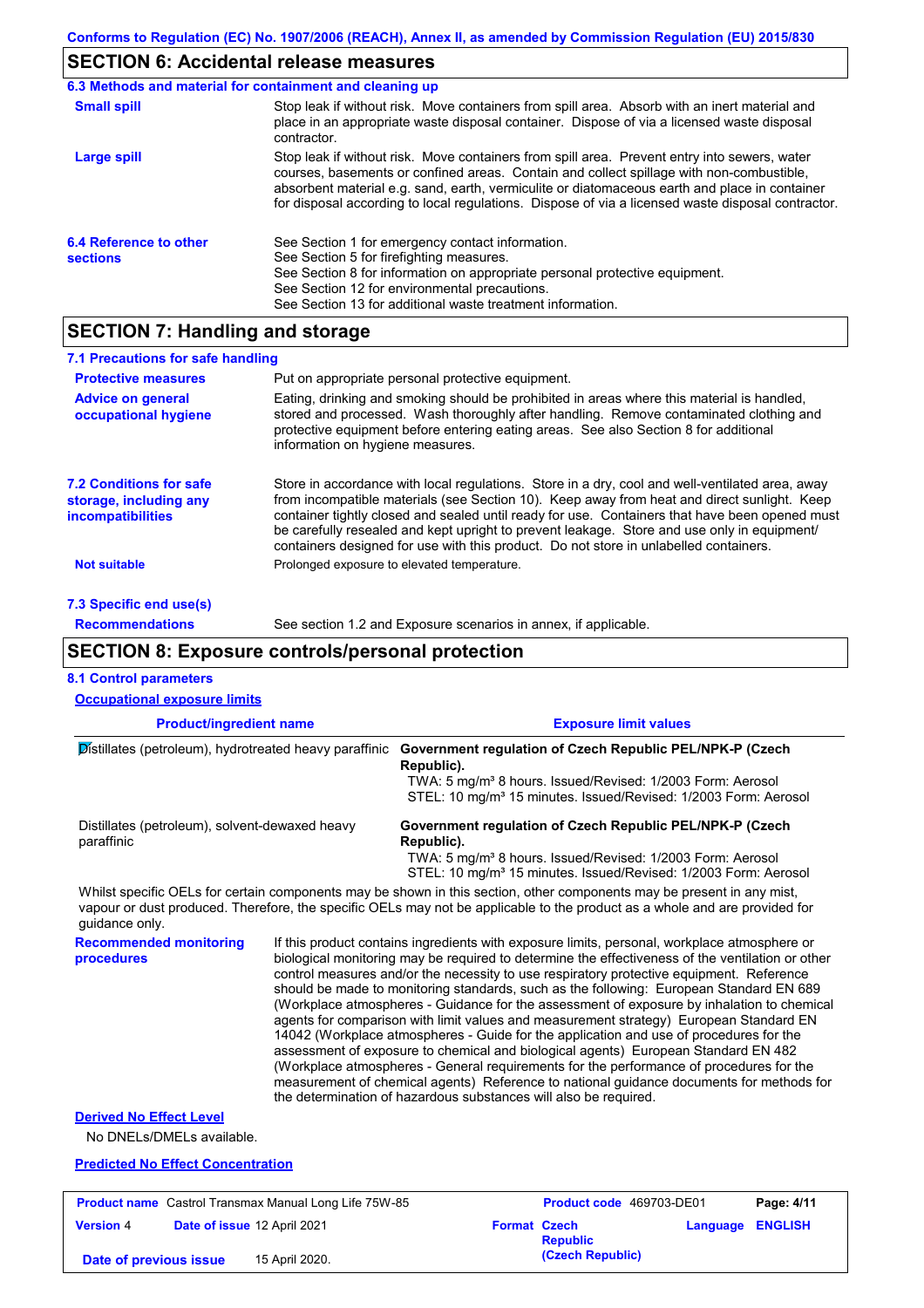## **SECTION 8: Exposure controls/personal protection**

No PNECs available

| <b>8.2 Exposure controls</b>                                 |                                                                                                                                                                                                                                                                                                                                                                                                                                                                                                                                                                                                                                                                                                                                                                                                                                                                                                                                                                                                         |                     |                                     |                  |            |
|--------------------------------------------------------------|---------------------------------------------------------------------------------------------------------------------------------------------------------------------------------------------------------------------------------------------------------------------------------------------------------------------------------------------------------------------------------------------------------------------------------------------------------------------------------------------------------------------------------------------------------------------------------------------------------------------------------------------------------------------------------------------------------------------------------------------------------------------------------------------------------------------------------------------------------------------------------------------------------------------------------------------------------------------------------------------------------|---------------------|-------------------------------------|------------------|------------|
| <b>Appropriate engineering</b><br>controls                   | Provide exhaust ventilation or other engineering controls to keep the relevant airborne<br>concentrations below their respective occupational exposure limits.<br>All activities involving chemicals should be assessed for their risks to health, to ensure<br>exposures are adequately controlled. Personal protective equipment should only be considered<br>after other forms of control measures (e.g. engineering controls) have been suitably evaluated.<br>Personal protective equipment should conform to appropriate standards, be suitable for use, be<br>kept in good condition and properly maintained.<br>Your supplier of personal protective equipment should be consulted for advice on selection and<br>appropriate standards. For further information contact your national organisation for standards.<br>The final choice of protective equipment will depend upon a risk assessment. It is important to<br>ensure that all items of personal protective equipment are compatible. |                     |                                     |                  |            |
| <b>Individual protection measures</b>                        |                                                                                                                                                                                                                                                                                                                                                                                                                                                                                                                                                                                                                                                                                                                                                                                                                                                                                                                                                                                                         |                     |                                     |                  |            |
| <b>Hygiene measures</b>                                      | Wash hands, forearms and face thoroughly after handling chemical products, before eating,<br>smoking and using the lavatory and at the end of the working period. Ensure that eyewash<br>stations and safety showers are close to the workstation location.                                                                                                                                                                                                                                                                                                                                                                                                                                                                                                                                                                                                                                                                                                                                             |                     |                                     |                  |            |
| <b>Respiratory protection</b>                                | In case of insufficient ventilation, wear suitable respiratory equipment.<br>The correct choice of respiratory protection depends upon the chemicals being handled, the<br>conditions of work and use, and the condition of the respiratory equipment. Safety procedures<br>should be developed for each intended application. Respiratory protection equipment should<br>therefore be chosen in consultation with the supplier/manufacturer and with a full assessment<br>of the working conditions.                                                                                                                                                                                                                                                                                                                                                                                                                                                                                                   |                     |                                     |                  |            |
| <b>Eye/face protection</b>                                   | Safety glasses with side shields.                                                                                                                                                                                                                                                                                                                                                                                                                                                                                                                                                                                                                                                                                                                                                                                                                                                                                                                                                                       |                     |                                     |                  |            |
| <b>Skin protection</b>                                       | <b>General Information:</b>                                                                                                                                                                                                                                                                                                                                                                                                                                                                                                                                                                                                                                                                                                                                                                                                                                                                                                                                                                             |                     |                                     |                  |            |
| <b>Hand protection</b>                                       | Because specific work environments and material handling practices vary, safety procedures<br>should be developed for each intended application. The correct choice of protective gloves<br>depends upon the chemicals being handled, and the conditions of work and use. Most gloves<br>provide protection for only a limited time before they must be discarded and replaced (even the<br>best chemically resistant gloves will break down after repeated chemical exposures).                                                                                                                                                                                                                                                                                                                                                                                                                                                                                                                        |                     |                                     |                  |            |
|                                                              | Gloves should be chosen in consultation with the supplier / manufacturer and taking account of<br>a full assessment of the working conditions.                                                                                                                                                                                                                                                                                                                                                                                                                                                                                                                                                                                                                                                                                                                                                                                                                                                          |                     |                                     |                  |            |
|                                                              | Recommended: Nitrile gloves.<br><b>Breakthrough time:</b>                                                                                                                                                                                                                                                                                                                                                                                                                                                                                                                                                                                                                                                                                                                                                                                                                                                                                                                                               |                     |                                     |                  |            |
|                                                              | Breakthrough time data are generated by glove manufacturers under laboratory test conditions<br>and represent how long a glove can be expected to provide effective permeation resistance. It<br>is important when following breakthrough time recommendations that actual workplace<br>conditions are taken into account. Always consult with your glove supplier for up-to-date<br>technical information on breakthrough times for the recommended glove type.<br>Our recommendations on the selection of gloves are as follows:                                                                                                                                                                                                                                                                                                                                                                                                                                                                      |                     |                                     |                  |            |
|                                                              | Continuous contact:                                                                                                                                                                                                                                                                                                                                                                                                                                                                                                                                                                                                                                                                                                                                                                                                                                                                                                                                                                                     |                     |                                     |                  |            |
|                                                              | Gloves with a minimum breakthrough time of 240 minutes, or >480 minutes if suitable gloves<br>can be obtained.<br>If suitable gloves are not available to offer that level of protection, gloves with shorter<br>breakthrough times may be acceptable as long as appropriate glove maintenance and                                                                                                                                                                                                                                                                                                                                                                                                                                                                                                                                                                                                                                                                                                      |                     |                                     |                  |            |
|                                                              | replacement regimes are determined and adhered to.                                                                                                                                                                                                                                                                                                                                                                                                                                                                                                                                                                                                                                                                                                                                                                                                                                                                                                                                                      |                     |                                     |                  |            |
|                                                              | Short-term / splash protection:                                                                                                                                                                                                                                                                                                                                                                                                                                                                                                                                                                                                                                                                                                                                                                                                                                                                                                                                                                         |                     |                                     |                  |            |
|                                                              | Recommended breakthrough times as above.<br>It is recognised that for short-term, transient exposures, gloves with shorter breakthrough times<br>may commonly be used. Therefore, appropriate maintenance and replacement regimes must<br>be determined and rigorously followed.                                                                                                                                                                                                                                                                                                                                                                                                                                                                                                                                                                                                                                                                                                                        |                     |                                     |                  |            |
|                                                              | <b>Glove Thickness:</b>                                                                                                                                                                                                                                                                                                                                                                                                                                                                                                                                                                                                                                                                                                                                                                                                                                                                                                                                                                                 |                     |                                     |                  |            |
|                                                              | For general applications, we recommend gloves with a thickness typically greater than 0.35 mm.                                                                                                                                                                                                                                                                                                                                                                                                                                                                                                                                                                                                                                                                                                                                                                                                                                                                                                          |                     |                                     |                  |            |
|                                                              | It should be emphasised that glove thickness is not necessarily a good predictor of glove<br>resistance to a specific chemical, as the permeation efficiency of the glove will be dependent                                                                                                                                                                                                                                                                                                                                                                                                                                                                                                                                                                                                                                                                                                                                                                                                             |                     |                                     |                  |            |
| <b>Product name</b> Castrol Transmax Manual Long Life 75W-85 |                                                                                                                                                                                                                                                                                                                                                                                                                                                                                                                                                                                                                                                                                                                                                                                                                                                                                                                                                                                                         |                     | Product code 469703-DE01            |                  | Page: 5/11 |
| <b>Version 4</b><br>Date of issue 12 April 2021              |                                                                                                                                                                                                                                                                                                                                                                                                                                                                                                                                                                                                                                                                                                                                                                                                                                                                                                                                                                                                         | <b>Format Czech</b> | <b>Republic</b><br>(Czech Republic) | Language ENGLISH |            |
| Date of previous issue                                       | 15 April 2020.                                                                                                                                                                                                                                                                                                                                                                                                                                                                                                                                                                                                                                                                                                                                                                                                                                                                                                                                                                                          |                     |                                     |                  |            |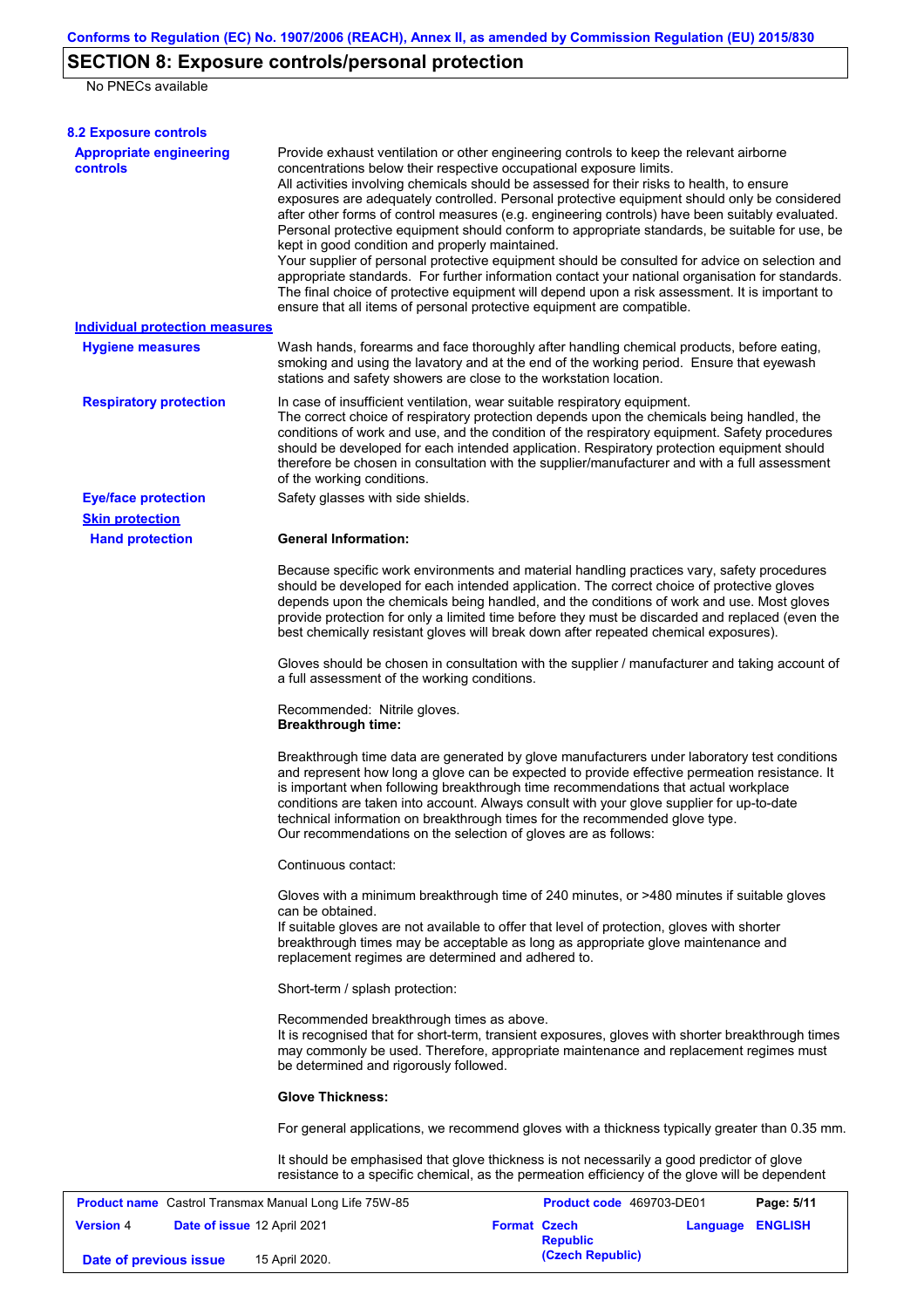## **SECTION 8: Exposure controls/personal protection**

|                                                  | on the exact composition of the glove material. Therefore, glove selection should also be based<br>on consideration of the task requirements and knowledge of breakthrough times.<br>Glove thickness may also vary depending on the glove manufacturer, the glove type and the<br>glove model. Therefore, the manufacturers' technical data should always be taken into account<br>to ensure selection of the most appropriate glove for the task.                                                                                                                                                                                                                                    |
|--------------------------------------------------|---------------------------------------------------------------------------------------------------------------------------------------------------------------------------------------------------------------------------------------------------------------------------------------------------------------------------------------------------------------------------------------------------------------------------------------------------------------------------------------------------------------------------------------------------------------------------------------------------------------------------------------------------------------------------------------|
|                                                  | Note: Depending on the activity being conducted, gloves of varying thickness may be required<br>for specific tasks. For example:                                                                                                                                                                                                                                                                                                                                                                                                                                                                                                                                                      |
|                                                  | • Thinner gloves (down to 0.1 mm or less) may be required where a high degree of manual<br>dexterity is needed. However, these gloves are only likely to give short duration protection and<br>would normally be just for single use applications, then disposed of.                                                                                                                                                                                                                                                                                                                                                                                                                  |
|                                                  | • Thicker gloves (up to 3 mm or more) may be required where there is a mechanical (as well<br>as a chemical) risk i.e. where there is abrasion or puncture potential.                                                                                                                                                                                                                                                                                                                                                                                                                                                                                                                 |
| <b>Skin and body</b>                             | Use of protective clothing is good industrial practice.<br>Personal protective equipment for the body should be selected based on the task being<br>performed and the risks involved and should be approved by a specialist before handling this<br>product.<br>Cotton or polyester/cotton overalls will only provide protection against light superficial<br>contamination that will not soak through to the skin. Overalls should be laundered on a regular<br>basis. When the risk of skin exposure is high (e.g. when cleaning up spillages or if there is a<br>risk of splashing) then chemical resistant aprons and/or impervious chemical suits and boots<br>will be required. |
| <b>Refer to standards:</b>                       | Respiratory protection: EN 529<br>Gloves: EN 420, EN 374<br>Eye protection: EN 166<br>Filtering half-mask: EN 149<br>Filtering half-mask with valve: EN 405<br>Half-mask: EN 140 plus filter<br>Full-face mask: EN 136 plus filter<br>Particulate filters: EN 143<br>Gas/combined filters: EN 14387                                                                                                                                                                                                                                                                                                                                                                                   |
| <b>Environmental exposure</b><br><b>controls</b> | Emissions from ventilation or work process equipment should be checked to ensure they<br>comply with the requirements of environmental protection legislation. In some cases, fume<br>scrubbers, filters or engineering modifications to the process equipment will be necessary to<br>reduce emissions to acceptable levels.                                                                                                                                                                                                                                                                                                                                                         |

# **SECTION 9: Physical and chemical properties**

| 9.1 Information on basic physical and chemical properties                 |                                                         |                                                                        |                |
|---------------------------------------------------------------------------|---------------------------------------------------------|------------------------------------------------------------------------|----------------|
| <b>Appearance</b>                                                         |                                                         |                                                                        |                |
| <b>Physical state</b>                                                     | Liquid.                                                 |                                                                        |                |
| <b>Colour</b>                                                             | Brown.                                                  |                                                                        |                |
| <b>Odour</b>                                                              | Not available.                                          |                                                                        |                |
| <b>Odour threshold</b>                                                    | Not available.                                          |                                                                        |                |
| pH                                                                        | Mot applicable.                                         |                                                                        |                |
| <b>Melting point/freezing point</b>                                       | Not available.                                          |                                                                        |                |
| Initial boiling point and boiling<br>range                                | Not available.                                          |                                                                        |                |
| <b>Pour point</b>                                                         | $-60 °C$                                                |                                                                        |                |
| <b>Flash point</b>                                                        | Open cup: >200°C (>392°F) [Cleveland.]                  |                                                                        |                |
| <b>Evaporation rate</b>                                                   | Not available.                                          |                                                                        |                |
| <b>Flammability (solid, gas)</b>                                          | Not available.                                          |                                                                        |                |
| <b>Upper/lower flammability or</b><br>explosive limits                    | Not available.                                          |                                                                        |                |
| <b>Vapour pressure</b>                                                    | Not available.                                          |                                                                        |                |
| <b>Vapour density</b>                                                     | Not available.                                          |                                                                        |                |
| <b>Relative density</b>                                                   | Not available.                                          |                                                                        |                |
| <b>Density</b>                                                            | <1000 kg/m <sup>3</sup> (<1 g/cm <sup>3</sup> ) at 15°C |                                                                        |                |
| <b>Solubility(ies)</b>                                                    | insoluble in water.                                     |                                                                        |                |
| <b>Partition coefficient: n-octanol/</b><br>water                         | >3                                                      |                                                                        |                |
| Product name Castrol Transmax Manual Long Life 75W-85                     |                                                         | Product code 469703-DE01                                               | Page: 6/11     |
| Date of issue 12 April 2021<br><b>Version 4</b><br>Date of previous issue | 15 April 2020.                                          | <b>Format Czech</b><br>Language<br><b>Republic</b><br>(Czech Republic) | <b>ENGLISH</b> |
|                                                                           |                                                         |                                                                        |                |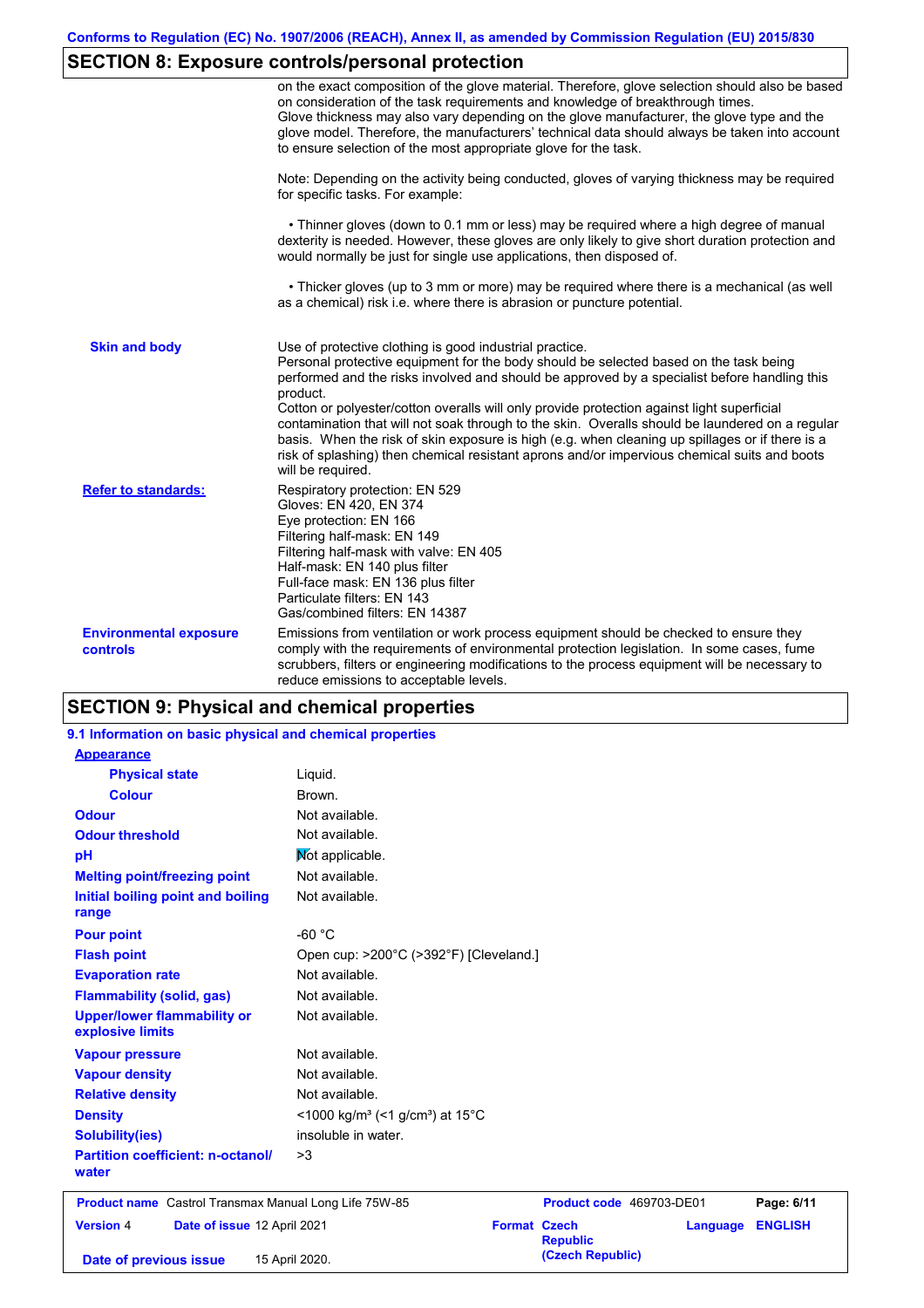## **SECTION 9: Physical and chemical properties**

| <b>Auto-ignition temperature</b> | Not available.                                                                                                                        |
|----------------------------------|---------------------------------------------------------------------------------------------------------------------------------------|
| <b>Decomposition temperature</b> | Not available.                                                                                                                        |
| <b>Viscosity</b>                 | Kinematic: 64.6 mm <sup>2</sup> /s (64.6 cSt) at $40^{\circ}$ C<br>Kinematic: 11.5 to 12 mm <sup>2</sup> /s (11.5 to 12 cSt) at 100°C |
| <b>Explosive properties</b>      | Not available.                                                                                                                        |
| <b>Oxidising properties</b>      | Not available.                                                                                                                        |

### **9.2 Other information**

No additional information.

| <b>SECTION 10: Stability and reactivity</b>     |                                                                                                                                                                         |  |  |
|-------------------------------------------------|-------------------------------------------------------------------------------------------------------------------------------------------------------------------------|--|--|
| <b>10.1 Reactivity</b>                          | No specific test data available for this product. Refer to Conditions to avoid and Incompatible<br>materials for additional information.                                |  |  |
| <b>10.2 Chemical stability</b>                  | The product is stable.                                                                                                                                                  |  |  |
| 10.3 Possibility of<br>hazardous reactions      | Under normal conditions of storage and use, hazardous reactions will not occur.<br>Under normal conditions of storage and use, hazardous polymerisation will not occur. |  |  |
| <b>10.4 Conditions to avoid</b>                 | Avoid all possible sources of ignition (spark or flame).                                                                                                                |  |  |
| 10.5 Incompatible materials                     | Reactive or incompatible with the following materials: oxidising materials.                                                                                             |  |  |
| <b>10.6 Hazardous</b><br>decomposition products | Under normal conditions of storage and use, hazardous decomposition products should not be<br>produced.                                                                 |  |  |

## **SECTION 11: Toxicological information**

## **11.1 Information on toxicological effects**

### **Acute toxicity estimates**

| <b>Product/ingredient name</b>                                     | Oral (mg/<br>kg) | <b>Dermal</b><br>(mg/kg) | <b>Inhalation</b><br>(gases)<br>(ppm) | <b>Inhalation Inhalation</b><br>(vapours)<br>(mg/l) | (dusts)<br>and mists)<br>(mg/l) |
|--------------------------------------------------------------------|------------------|--------------------------|---------------------------------------|-----------------------------------------------------|---------------------------------|
| <b>Zastrol Transmax Manual Long Life 75W-85</b><br>(Neuhof) Parent | N/A              | N/A                      | N/A                                   | N/A                                                 | 15.1                            |
| Dec-1-ene, dimers, hydrogenated                                    | N/A              | N/A                      | N/A                                   | N/A                                                 | 1.5                             |

**Information on likely routes of exposure**

Routes of entry anticipated: Dermal, Inhalation.

#### **Potential acute health effects**

| <b>Version 4</b><br>Date of previous issue | Date of issue 12 April 2021<br>15 April 2020.                                              | <b>Format Czech</b><br><b>Republic</b><br>(Czech Republic)                                  | Language | <b>ENGLISH</b> |
|--------------------------------------------|--------------------------------------------------------------------------------------------|---------------------------------------------------------------------------------------------|----------|----------------|
|                                            | <b>Product name</b> Castrol Transmax Manual Long Life 75W-85                               | Product code 469703-DE01                                                                    |          | Page: 7/11     |
| <b>Skin contact</b>                        |                                                                                            | Prolonged or repeated contact can defat the skin and lead to irritation and/or dermatitis.  |          |                |
| <b>Ingestion</b>                           |                                                                                            | Ingestion of large quantities may cause nausea and diarrhoea.                               |          |                |
| <b>Inhalation</b>                          | respiratory tract.                                                                         | Overexposure to the inhalation of airborne droplets or aerosols may cause irritation of the |          |                |
|                                            | Delayed and immediate effects as well as chronic effects from short and long-term exposure |                                                                                             |          |                |
| <b>Eye contact</b>                         | No specific data.                                                                          |                                                                                             |          |                |
| <b>Skin contact</b>                        | Adverse symptoms may include the following:<br>irritation<br>dryness<br>cracking           |                                                                                             |          |                |
| <b>Ingestion</b>                           | No specific data.                                                                          |                                                                                             |          |                |
| <b>Inhalation</b>                          | decomposition products occurs.                                                             | May be harmful by inhalation if exposure to vapour, mists or fumes resulting from thermal   |          |                |
|                                            | <b>Symptoms related to the physical, chemical and toxicological characteristics</b>        |                                                                                             |          |                |
| <b>Eye contact</b>                         | No known significant effects or critical hazards.                                          |                                                                                             |          |                |
| <b>Skin contact</b>                        |                                                                                            | Defatting to the skin. May cause skin dryness and irritation.                               |          |                |
| <b>Ingestion</b>                           | No known significant effects or critical hazards.                                          |                                                                                             |          |                |
| <b>Inhalation</b>                          | delayed following exposure.                                                                | Exposure to decomposition products may cause a health hazard. Serious effects may be        |          |                |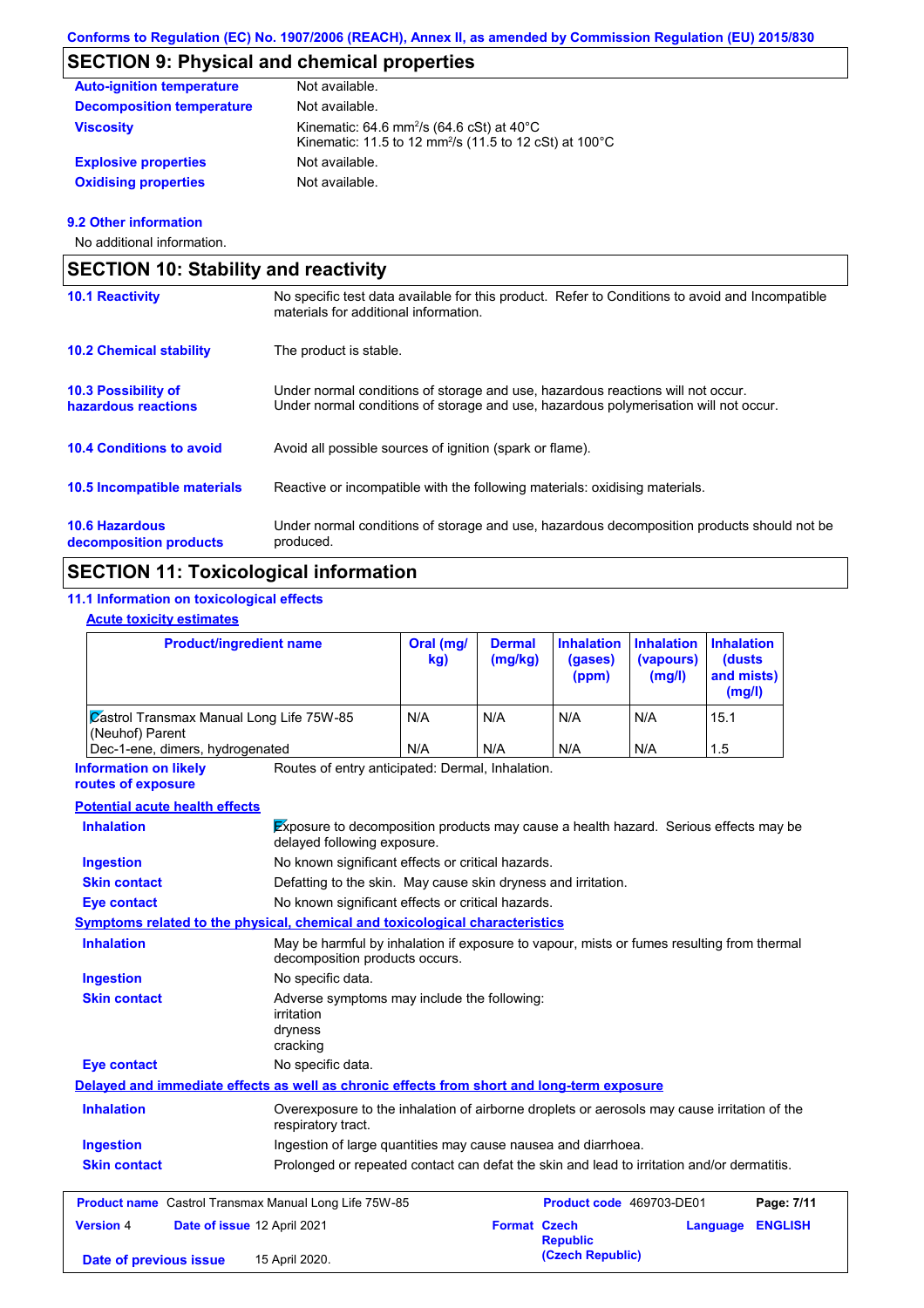## **SECTION 11: Toxicological information**

| <b>Developmental effects</b>            | No known significant effects or critical hazards.                                 |
|-----------------------------------------|-----------------------------------------------------------------------------------|
| <b>Mutagenicity</b>                     | No known significant effects or critical hazards.                                 |
|                                         |                                                                                   |
| <b>Carcinogenicity</b>                  | No known significant effects or critical hazards.                                 |
| <b>General</b>                          | No known significant effects or critical hazards.                                 |
| <b>Potential chronic health effects</b> |                                                                                   |
| Eye contact                             | Potential risk of transient stinging or redness if accidental eye contact occurs. |

### **SECTION 12: Ecological information**

**12.1 Toxicity**

**Environmental hazards** Not classified as dangerous

#### **12.2 Persistence and degradability**

Not expected to be rapidly degradable.

#### **12.3 Bioaccumulative potential**

This product is not expected to bioaccumulate through food chains in the environment.

| <b>12.4 Mobility in soil</b>                                  |                                                                      |  |  |  |
|---------------------------------------------------------------|----------------------------------------------------------------------|--|--|--|
| <b>Soil/water partition</b><br>coefficient (K <sub>oc</sub> ) | Not available.                                                       |  |  |  |
| <b>Mobility</b>                                               | Spillages may penetrate the soil causing ground water contamination. |  |  |  |

#### **12.5 Results of PBT and vPvB assessment**

Product does not meet the criteria for PBT or vPvB according to Regulation (EC) No. 1907/2006, Annex XIII.

### **12.6 Other adverse effects**

**Other ecological information**

Spills may form a film on water surfaces causing physical damage to organisms. Oxygen transfer could also be impaired.

### **SECTION 13: Disposal considerations**

#### **13.1 Waste treatment methods**

### **Product**

**Methods of disposal**

Where possible, arrange for product to be recycled. Dispose of via an authorised person/ licensed waste disposal contractor in accordance with local regulations.

#### **European waste catalogue (EWC) Hazardous waste** Yes.

| Waste code                                                                                                                  | <b>Waste designation</b>                |  |
|-----------------------------------------------------------------------------------------------------------------------------|-----------------------------------------|--|
| $130208*$                                                                                                                   | other engine, gear and lubricating oils |  |
| However, deviation from the intended use and/or the presence of any potential contaminants may require an alternative waste |                                         |  |

**Packaging** disposal code to be assigned by the end user.

| <b>Packaging</b>           |                                                                                                                                                                                                                                         |
|----------------------------|-----------------------------------------------------------------------------------------------------------------------------------------------------------------------------------------------------------------------------------------|
| <b>Methods of disposal</b> | Where possible, arrange for product to be recycled. Dispose of via an authorised person/<br>licensed waste disposal contractor in accordance with local regulations.                                                                    |
| <b>Special precautions</b> | This material and its container must be disposed of in a safe way. Empty containers or liners<br>may retain some product residues. Avoid dispersal of spilt material and runoff and contact with<br>soil, waterways, drains and sewers. |
| <b>References</b>          | Commission 2014/955/EU<br>Directive 2008/98/EC                                                                                                                                                                                          |

## **SECTION 14: Transport information**

| <b>Product name</b> Castrol Transmax Manual Long Life 75W-85 |  | Product code 469703-DE01    |                     | Page: 8/11       |                         |  |
|--------------------------------------------------------------|--|-----------------------------|---------------------|------------------|-------------------------|--|
| <b>Version 4</b>                                             |  | Date of issue 12 April 2021 | <b>Format Czech</b> | <b>Republic</b>  | <b>Language ENGLISH</b> |  |
| Date of previous issue                                       |  | 15 April 2020.              |                     | (Czech Republic) |                         |  |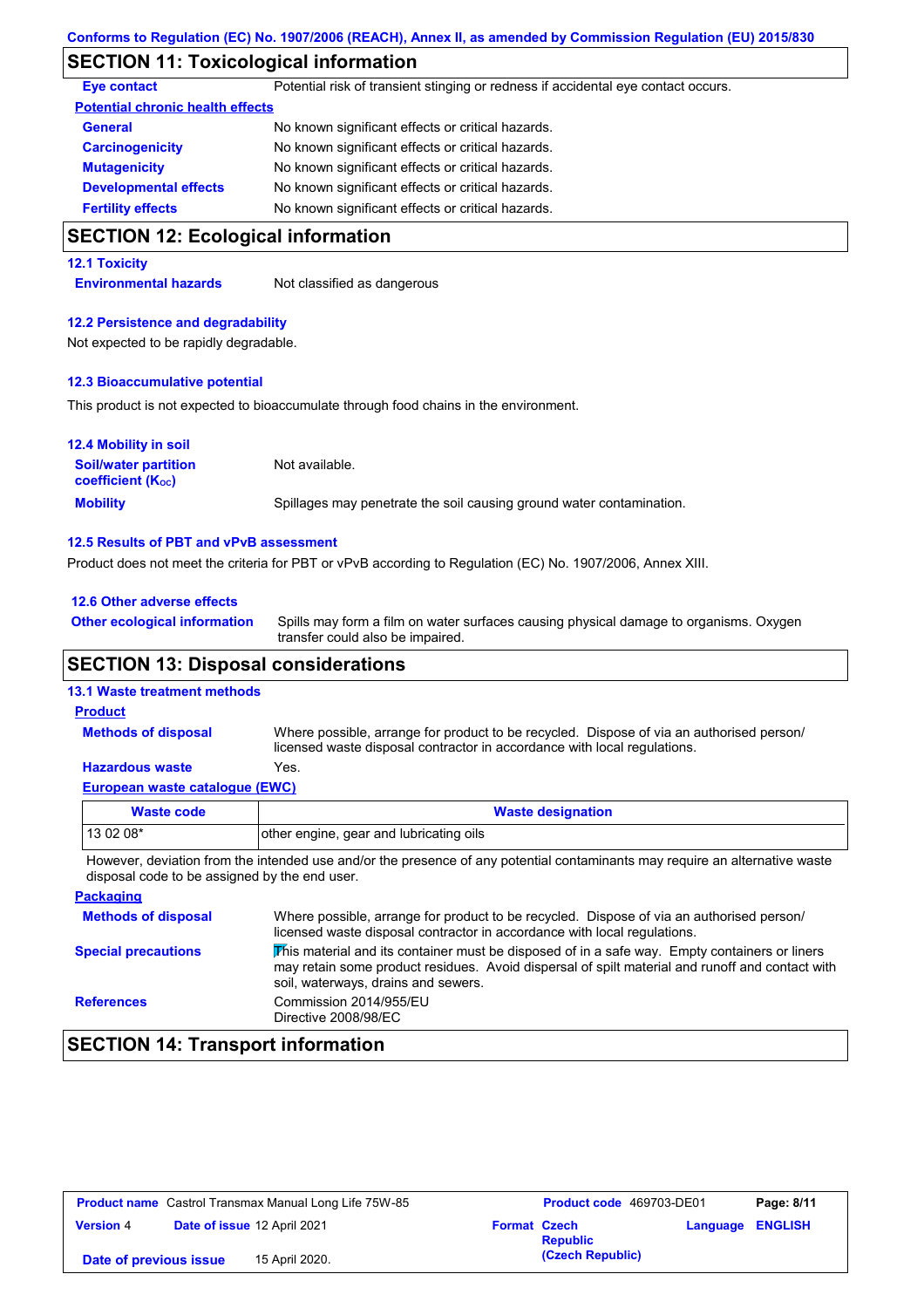## **SECTION 14: Transport information**

|                                           | <b>ADR/RID</b> | <b>ADN</b>     | <b>IMDG</b>    | <b>IATA</b>    |
|-------------------------------------------|----------------|----------------|----------------|----------------|
| 14.1 UN number                            | Not regulated. | Not regulated. | Not regulated. | Not regulated. |
| 14.2 UN proper<br>shipping name           |                |                | -              |                |
| <b>14.3 Transport</b><br>hazard class(es) |                |                | ۰              |                |
| 14.4 Packing<br>group                     |                |                |                |                |
| 14.5<br><b>Environmental</b><br>hazards   | No.            | No.            | No.            | No.            |
| <b>Additional</b><br>information          |                |                |                |                |

**14.6 Special precautions for user** Not available.

## **14.7 Transport in bulk according to IMO**

Not available.

**instruments**

## **SECTION 15: Regulatory information**

**Other regulations REACH Status** The company, as identified in Section 1, sells this product in the EU in compliance with the current requirements of REACH. **15.1 Safety, health and environmental regulations/legislation specific for the substance or mixture EU Regulation (EC) No. 1907/2006 (REACH) Annex XIV - List of substances subject to authorisation Substances of very high concern** None of the components are listed. All components are listed or exempted. All components are listed or exempted. All components are listed or exempted. At least one component is not listed. All components are active or exempted. All components are listed or exempted. All components are listed or exempted. **United States inventory (TSCA 8b) Australia inventory (AICS) Canada inventory China inventory (IECSC) Japan inventory (ENCS) Korea inventory (KECI) Philippines inventory (PICCS) Taiwan Chemical Substances Inventory (TCSI)** All components are listed or exempted. **Ozone depleting substances (1005/2009/EU)** Not listed. **Prior Informed Consent (PIC) (649/2012/EU)** None of the components are listed. **Annex XIV EU Regulation (EC) No. 1907/2006 (REACH) Annex XVII - Restrictions on the manufacture, placing on the market and use of certain dangerous substances, mixtures and articles** Not applicable. **Product name** Castrol Transmax Manual Long Life 75W-85 **Product code** 469703-DE01 **Page: 9/11** | **Version** 4 **Date of issue** 12 April 2021 **Format Czech Republic Language ENGLISH**

**(Czech Republic) Date of previous issue** 15 April 2020.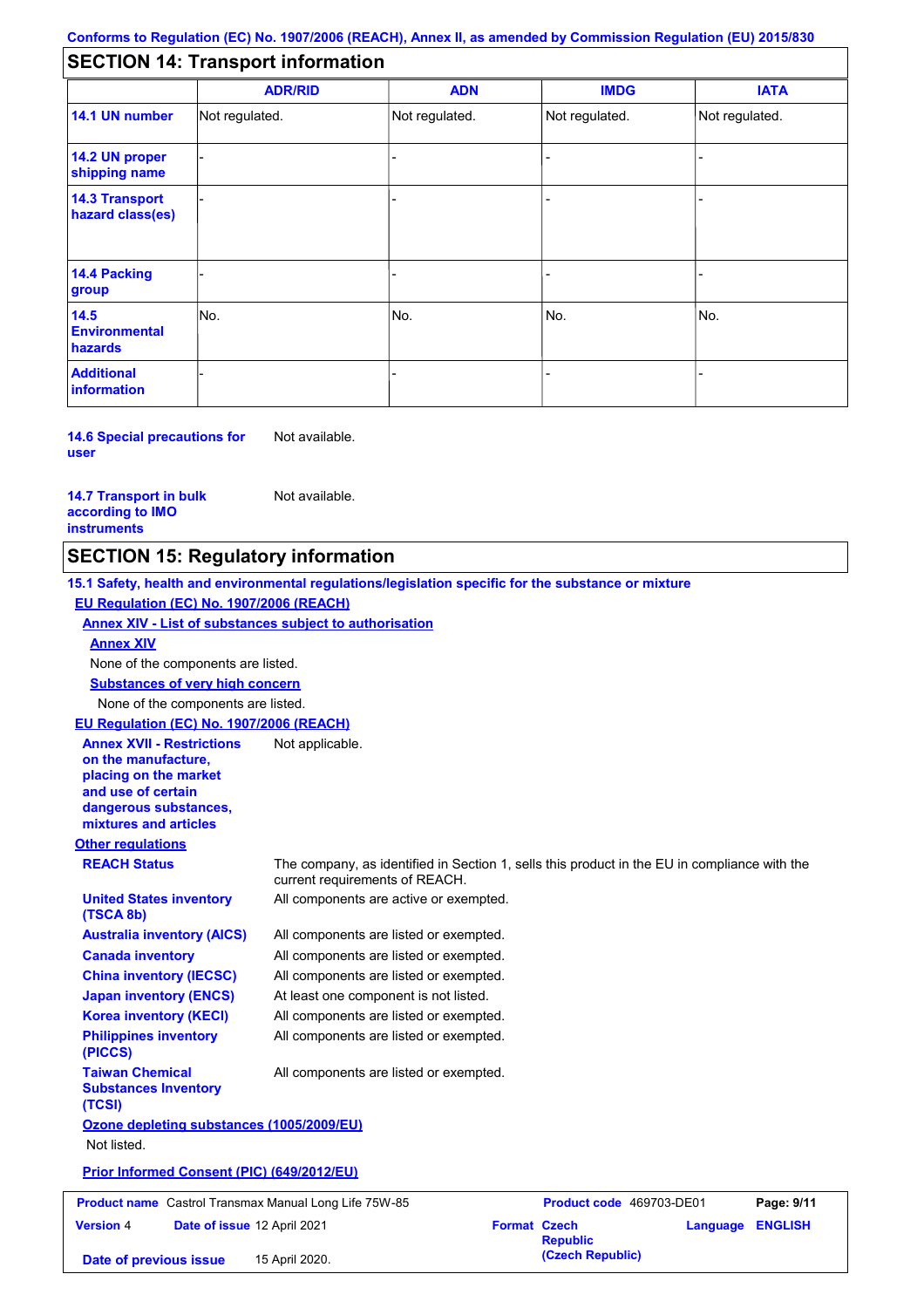## **SECTION 15: Regulatory information**

Not listed.

**EU - Water framework directive - Priority substances**

None of the components are listed.

### **Seveso Directive**

This product is not controlled under the Seveso Directive.

| <b>15.2 Chemical safety</b> | A Chemical Safety Assessment has been carried out for one or more of the substances within  |
|-----------------------------|---------------------------------------------------------------------------------------------|
| assessment                  | this mixture. A Chemical Safety Assessment has not been carried out for the mixture itself. |

## **SECTION 16: Other information**

| <b>Abbreviations and acronyms</b> | ADN = European Provisions concerning the International Carriage of Dangerous Goods by                                                                           |
|-----------------------------------|-----------------------------------------------------------------------------------------------------------------------------------------------------------------|
|                                   | Inland Waterway                                                                                                                                                 |
|                                   | ADR = The European Agreement concerning the International Carriage of Dangerous Goods by<br>Road                                                                |
|                                   | ATE = Acute Toxicity Estimate                                                                                                                                   |
|                                   | <b>BCF = Bioconcentration Factor</b>                                                                                                                            |
|                                   | CAS = Chemical Abstracts Service                                                                                                                                |
|                                   | CLP = Classification, Labelling and Packaging Regulation [Regulation (EC) No. 1272/2008]                                                                        |
|                                   | CSA = Chemical Safety Assessment                                                                                                                                |
|                                   | CSR = Chemical Safety Report                                                                                                                                    |
|                                   | DMEL = Derived Minimal Effect Level                                                                                                                             |
|                                   | DNEL = Derived No Effect Level                                                                                                                                  |
|                                   | EINECS = European Inventory of Existing Commercial chemical Substances                                                                                          |
|                                   | ES = Exposure Scenario                                                                                                                                          |
|                                   | EUH statement = CLP-specific Hazard statement                                                                                                                   |
|                                   | EWC = European Waste Catalogue                                                                                                                                  |
|                                   | GHS = Globally Harmonized System of Classification and Labelling of Chemicals                                                                                   |
|                                   | IATA = International Air Transport Association                                                                                                                  |
|                                   | IBC = Intermediate Bulk Container                                                                                                                               |
|                                   | <b>IMDG</b> = International Maritime Dangerous Goods                                                                                                            |
|                                   | LogPow = logarithm of the octanol/water partition coefficient                                                                                                   |
|                                   | MARPOL = International Convention for the Prevention of Pollution From Ships, 1973 as                                                                           |
|                                   | modified by the Protocol of 1978. ("Marpol" = marine pollution)                                                                                                 |
|                                   | OECD = Organisation for Economic Co-operation and Development                                                                                                   |
|                                   | PBT = Persistent, Bioaccumulative and Toxic                                                                                                                     |
|                                   | <b>PNEC = Predicted No Effect Concentration</b>                                                                                                                 |
|                                   | REACH = Registration, Evaluation, Authorisation and Restriction of Chemicals Regulation                                                                         |
|                                   | [Regulation (EC) No. 1907/2006]                                                                                                                                 |
|                                   | RID = The Regulations concerning the International Carriage of Dangerous Goods by Rail                                                                          |
|                                   | RRN = REACH Registration Number                                                                                                                                 |
|                                   | SADT = Self-Accelerating Decomposition Temperature                                                                                                              |
|                                   | SVHC = Substances of Very High Concern                                                                                                                          |
|                                   | STOT-RE = Specific Target Organ Toxicity - Repeated Exposure                                                                                                    |
|                                   | STOT-SE = Specific Target Organ Toxicity - Single Exposure                                                                                                      |
|                                   | TWA = Time weighted average                                                                                                                                     |
|                                   | $UN = United Nations$                                                                                                                                           |
|                                   | $UVCB = Complex\;hydrocarbon\; substance$                                                                                                                       |
|                                   | VOC = Volatile Organic Compound                                                                                                                                 |
|                                   | vPvB = Very Persistent and Very Bioaccumulative                                                                                                                 |
|                                   | Varies = may contain one or more of the following 64741-88-4 / RRN 01-2119488706-23,                                                                            |
|                                   | 64741-89-5 / RRN 01-2119487067-30, 64741-95-3 / RRN 01-2119487081-40, 64741-96-4/ RRN                                                                           |
|                                   | 01-2119483621-38, 64742-01-4 / RRN 01-2119488707-21, 64742-44-5 / RRN                                                                                           |
|                                   | 01-2119985177-24, 64742-45-6, 64742-52-5 / RRN 01-2119467170-45, 64742-53-6 / RRN                                                                               |
|                                   | 01-2119480375-34, 64742-54-7 / RRN 01-2119484627-25, 64742-55-8 / RRN                                                                                           |
|                                   | 01-2119487077-29, 64742-56-9 / RRN 01-2119480132-48, 64742-57-0 / RRN                                                                                           |
|                                   | 01-2119489287-22, 64742-58-1, 64742-62-7 / RRN 01-2119480472-38, 64742-63-8,                                                                                    |
|                                   | 64742-65-0 / RRN 01-2119471299-27, 64742-70-7 / RRN 01-2119487080-42, 72623-85-9 /<br>RRN 01-2119555262-43, 72623-86-0 / RRN 01-2119474878-16, 72623-87-1 / RRN |
|                                   |                                                                                                                                                                 |
|                                   | 01-2119474889-13                                                                                                                                                |

**Procedure used to derive the classification according to Regulation (EC) No. 1272/2008 [CLP/GHS]**

| <b>Classification</b>                                                              | <b>Justification</b>                                                 |
|------------------------------------------------------------------------------------|----------------------------------------------------------------------|
| Not classified.                                                                    |                                                                      |
| <b>Full text of abbreviated H</b><br>H <sub>304</sub><br>H332<br><b>statements</b> | May be fatal if swallowed and enters airways.<br>Harmful if inhaled. |
| <b>Product name</b> Castrol Transmax Manual Long Life 75W-85                       | Product code 469703-DE01<br>Page: 10/11                              |
| <b>Version 4</b><br>Date of issue 12 April 2021                                    | <b>ENGLISH</b><br><b>Format Czech</b><br>Language<br><b>Republic</b> |
| 15 April 2020.<br>Date of previous issue                                           | (Czech Republic)                                                     |